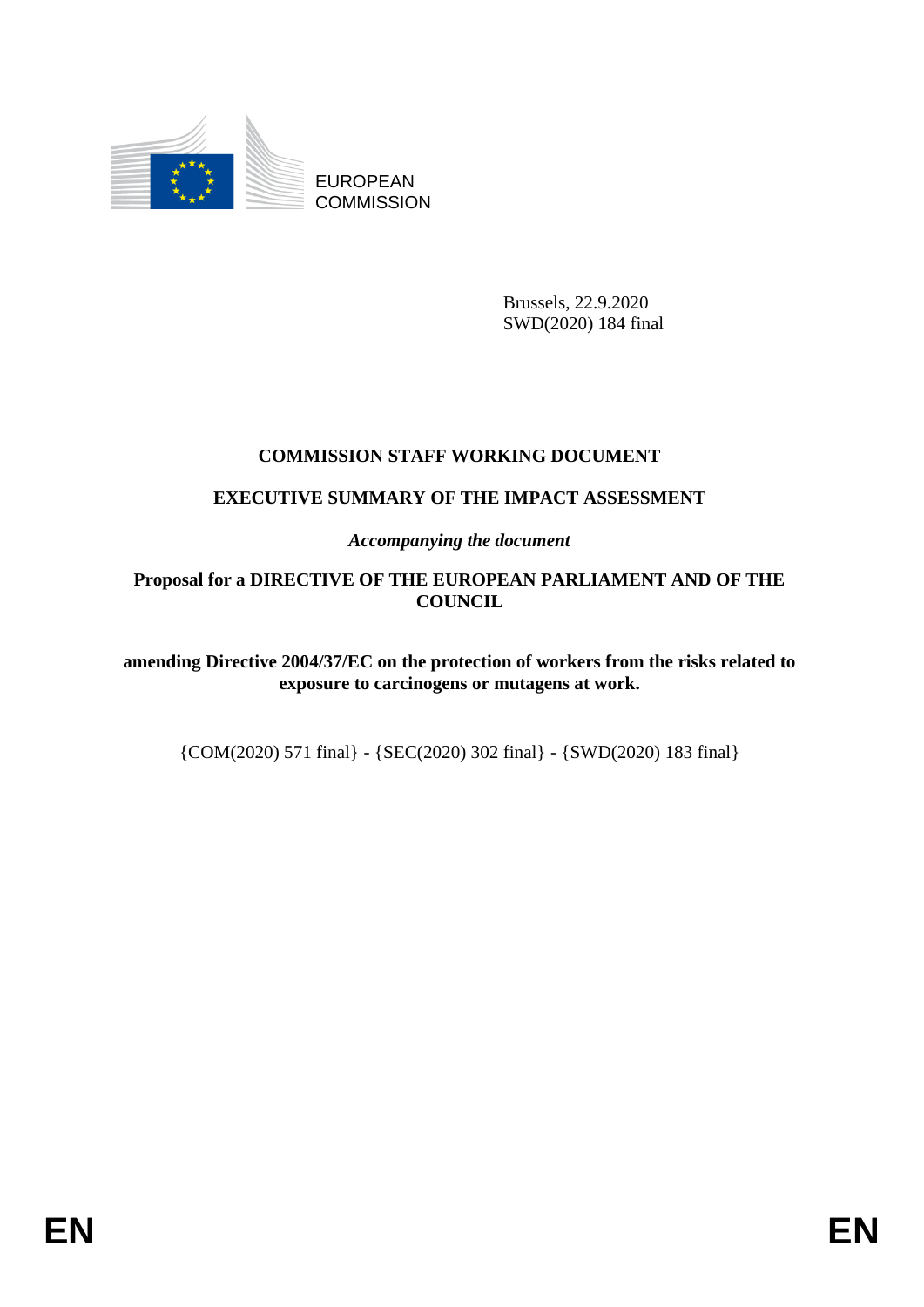## **Executive Summary Sheet**

Impact assessment on Proposal for a Directive amending Directive 2004/37/EC on the protection of workers from the risk related to exposure to carcinogens or mutagens at work.

### **A. Need for action**

#### **Why? What is the problem being addressed?**

The exposure of workers to carcinogens and mutagens represents a significant risk to workers' health. According to EU-OSHA<sup>1</sup>, 52% of annual occupational deaths in the EU are attributed to cancer. For this reason, the Commission continues its process of updating the Carcinogens and Mutagens Directive  $(CMD)^2$  by proposing this fourth batch of additional Occupational Exposure Limits (OELs). This is in line with the CMD, which requires that OELs must be set for all those carcinogens and mutagens for which this is possible in the light of the available information.

More than 1 million EU workers are currently exposed to the three substances addressed in this initiative, namely acrylonitrile, nickel compounds and benzene. In case of no action at the EU level, the occupational exposure to these three substances would lead to almost 2000 cancer and other work-related illness cases over the next 60 years.

#### **What is this initiative expected to achieve?**

The main general objective of this initiative is to further strengthen the workers' right to a high level of protection of their health and safety at work and to prevent death caused by work-related cancer and other health problems caused by these three substances. In order to support this general objective, this initiative will pursue three specific objectives:

- Further improving protection from occupational exposure to carcinogens and mutagens in the EU;
- Increasing the effectiveness of the EU legal framework by updating it on the basis of scientific expertise;
- Ensuring more clarity, facilitating implementation and contributing towards a better level playing field for economic operators by adopting minimum requirements at the EU level.

#### **What is the value added of action at the EU level?**

1

Establishing new or revised OELs in the CMD will enable to ensure a similar minimum level of protection for workers across the EU. Indeed, in the absence of EU wide OELs, as in the case of nickel compounds and acrylonitrile, some Members States have not set any national OELs or have adopted very different levels, leading to high disparities in terms of protection of workers from the exposure to these substances. With regard to benzene, even if an EU OEL exists, workers' protection varies as some Member States have adopted a lower national OEL.

In addition to this similar minimum level of protection across the EU, this initiative will also improve clarity and enforcement, contribute to a better level playing field for the economic actors in the sectors using those substances and avoid any work duplication by eliminating the need for Member States to conduct their own scientific analysis to establish OELs.

## **B. Solutions**

#### **What legislative and non-legislative policy options have been considered? Is there a preferred choice or not? Why?**

Several options have been discarded as they were considered disproportionate or less effective in reaching the objectives of this initiative. Among these options are the ban on the use of the carcinogenic chemical agents at work, market-based instruments (subsidies, tax breaks, etc.), industry self-regulation and guidance documents.

Setting new or revised EU wide OELs in the CMD have been retained as the most appropriate option. Several OELs scenarios have been assessed, including OELs agreed by the tripartite Advisory Committee on Safety and

<sup>1</sup> EU-OSHA (2017), An international comparison of the cost of work-related accidents and illnesses, available at: <https://osha.europa.eu/en/publications/international-comparison-cost-work-related-accidents-and-illnesses/view>

 $^2$  Directive 2004/37/EC of the European Parliament and of the Council of 29 April 2004 on the protection of workers from the risks related to exposure to carcinogens or mutagens at work. Available at: [https://eur-lex.europa.eu/legal](https://eur-lex.europa.eu/legal-content/EN/TXT/?uri=CELEX:32004L0037)[content/EN/TXT/?uri=CELEX:32004L0037](https://eur-lex.europa.eu/legal-content/EN/TXT/?uri=CELEX:32004L0037)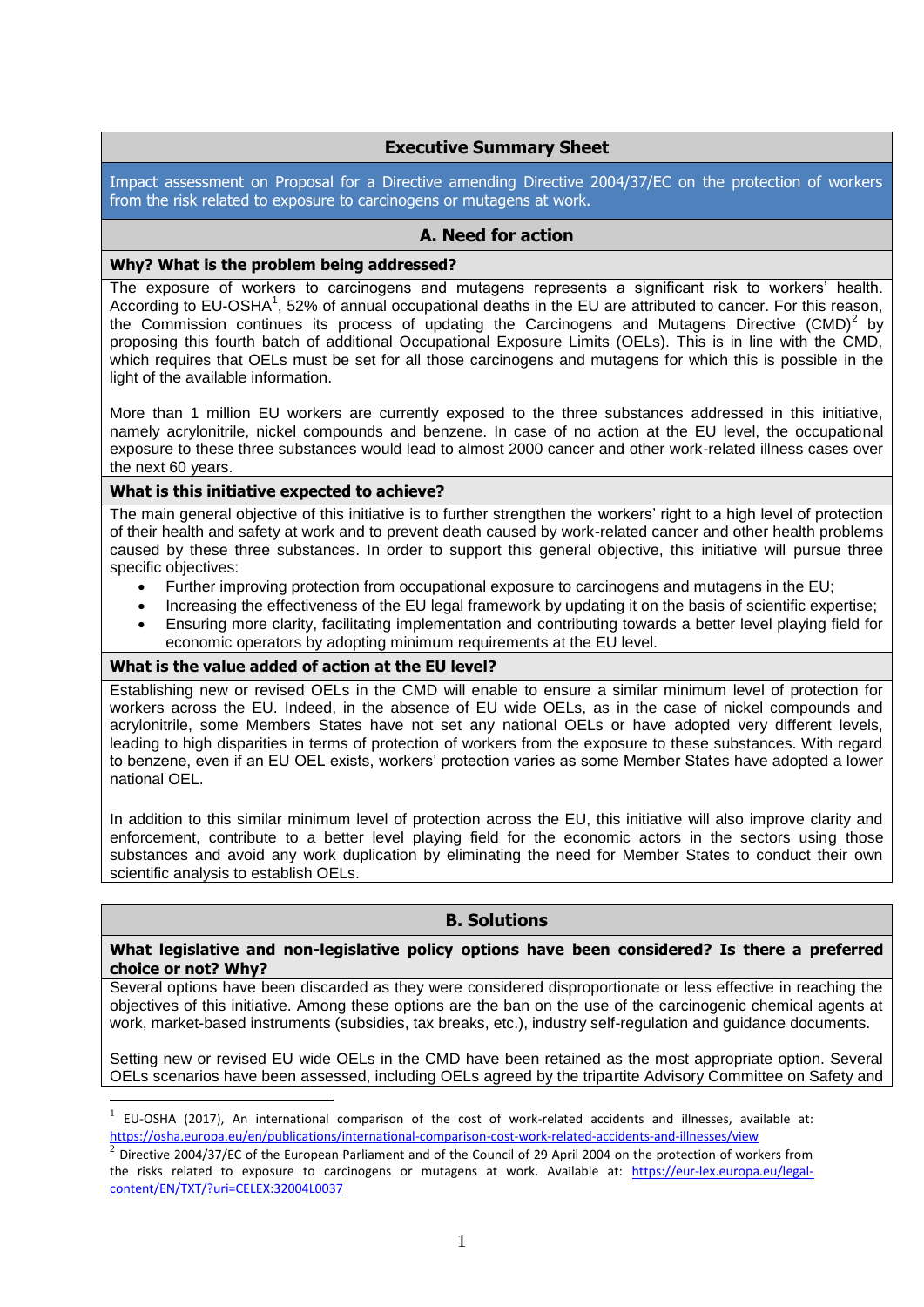Health at Work (ACSH), which take into account scientific recommendations as well as socio-economic and feasibility issues. The ACSH is composed of representatives of Governments, Employers and Workers. In addition to OELs agreed by the ACSH, lower and higher limit value scenarios have been considered for each substance.

Based on a thorough impact assessment, OELs recommended by the ACSH have been retained as the preferred options as they represent the best scenarios in terms of effectiveness, efficiency and coherence. These retained options are also considered complementary with the existing REACH measures for each substance.

#### **Who supports which option?**

Within the framework of the formal two-stage consultation, Social Partners support the list of substances to be addressed in the fourth amendment of the CMD.

Governments, Employers and Workers' representatives within the ACSH support all the preferred options, including the transitional periods proposed to mitigate technical or economic challenges for employers concerning the three substances.

## **C. Impacts of the preferred option**

#### **What are the benefits of the preferred option (if any, otherwise main ones)?**

The main benefits arising from the preferred options for the three substances consist in contributing to the protection of more than 1,000,000 workers by preventing more than 1700 cases of work-related illness over the next 60 years, including cancer. This reduction of occupational diseases will lead among others to less suffering of workers and their families and greater length, quality and productivity of their working lives.

The preferred options will also bring benefits to business by reducing absenteeism, productivity losses and insurance payments for an estimated amount of €7 million over the next 60 years. The estimated benefits for business does not integrate some advantages like the improved legal clarity. Public authorities will also benefit from these preferred options as it will lead among others to decreased health care costs. The benefits for public authorities have been estimated to €5 million over the next 60 years.

In addition to these economic and social benefits, the preferred option for benzene will lead to reducing fugitive or diffuse emissions in some sectors, which will have positive impacts on environment. The preferred options for acrylonitrile and nickel compounds should have no or very limited positive environmental impacts.

#### **What are the costs of the preferred option (if any, otherwise main ones)?**

Companies will have to make investments in order to comply with the preferred options as well as spend additional resources to monitor the exposure, which will entail operating costs. It is estimated that these expenses could reach €14 billion over the next 60 years. However, these costs should be sustainable for the majority of businesses compared to their turnover. Furthermore, transitional measures have been included in the preferred options package in order to mitigate challenges for employers but also to avoid job losses.

Although companies may decide to pass on cost increases in some very specific cases, there will be no or very limited impacts in terms of prices for consumers.

Public authorities will have to invest money when transposing these preferred options in their own legislation. It is estimated that transposition costs could reach €2.5 million.

#### **How will businesses, SMEs and micro-enterprises be affected?**

The package of preferred options will entail operating costs for companies, which will have to put in place additional protective measures, irrespective of their size. However, compared to the annual turnover, these investments are expected to be sustainable for the three substances.

While companies using acrylonitrile are mainly large companies, SMEs represent a large proportion of the relevant industries dealing with nickel compounds and benzene. For all the substances considered in this initiative, the required investments for SMEs will represent a small share of the SMEs' turnover over the next 60 years. Only a very few number of SMEs concerned by the use of nickel compounds might face some difficulties to comply with the preferred option. For that reason, transitional periods aiming to mitigate the challenges have been included in the package of preferred options for all the substances.